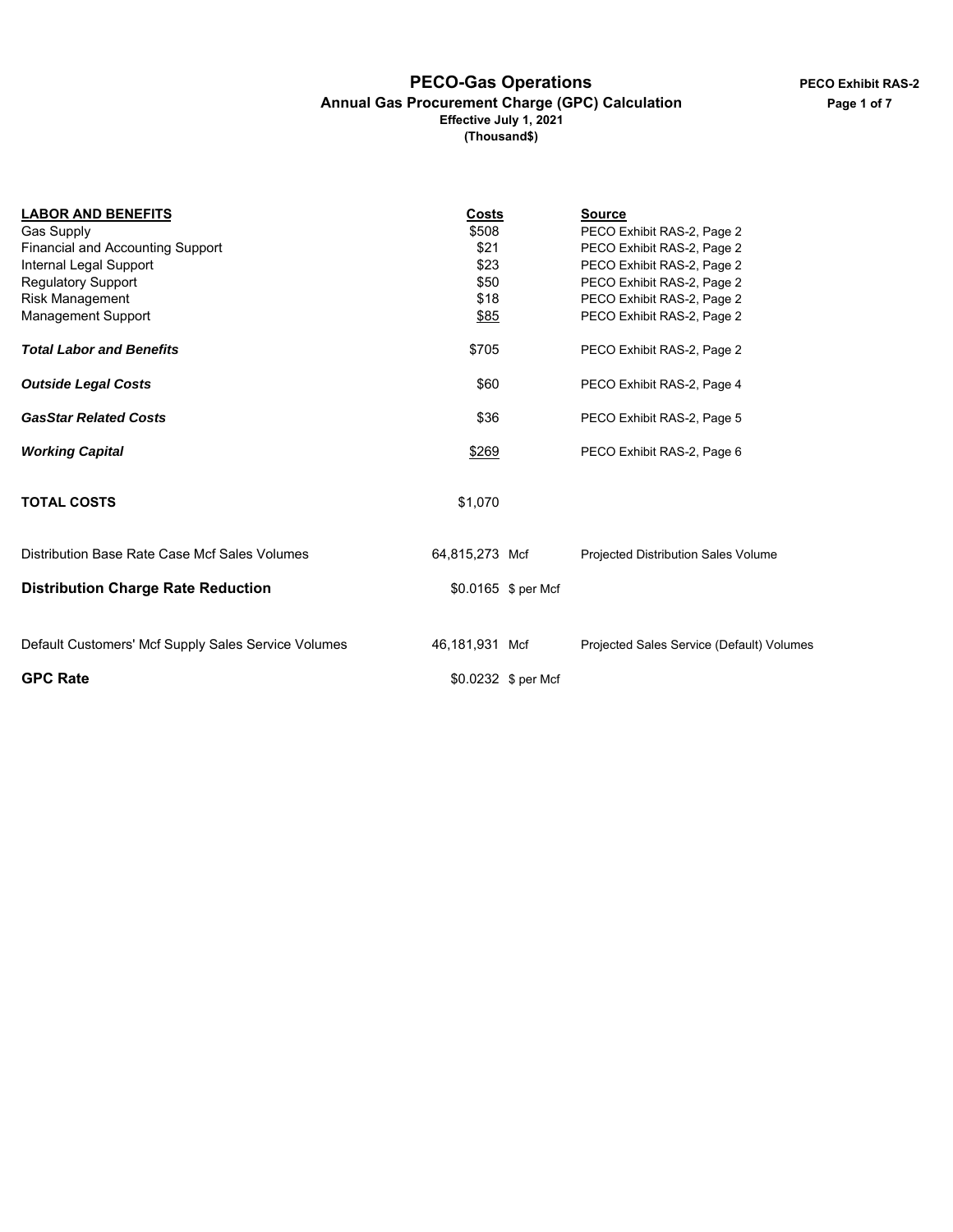## **PECO-Gas Operations**

### **Annual Procurement Labor and Benefits Costs July 1, 2021 through June 30, 2022 (Thousand\$)**

|                                         | <b>Procurement</b><br><b>Hours</b> | Rate<br>$$/$ Hour (a) | Cost  |
|-----------------------------------------|------------------------------------|-----------------------|-------|
| <b>Gas Supply</b>                       | 5,241.6                            | \$97.00               | \$508 |
| <b>Financial and Accounting Support</b> | 214.0                              | \$97.00               | \$21  |
| Internal Legal Support                  | 225.0                              | \$97.00               | \$23  |
| <b>Regulatory Support</b>               | 513.0                              | \$97.00               | \$50  |
| <b>Risk Management</b>                  | 182.0                              | \$97.00               | \$18  |
| <b>Management Support</b>               | 880.4                              | \$97.00               | \$85  |
| <b>Total Labor and Benefits Costs</b>   | 7,256.0                            |                       | \$705 |

Note (a) Per Exhibit RAS-2, Page 3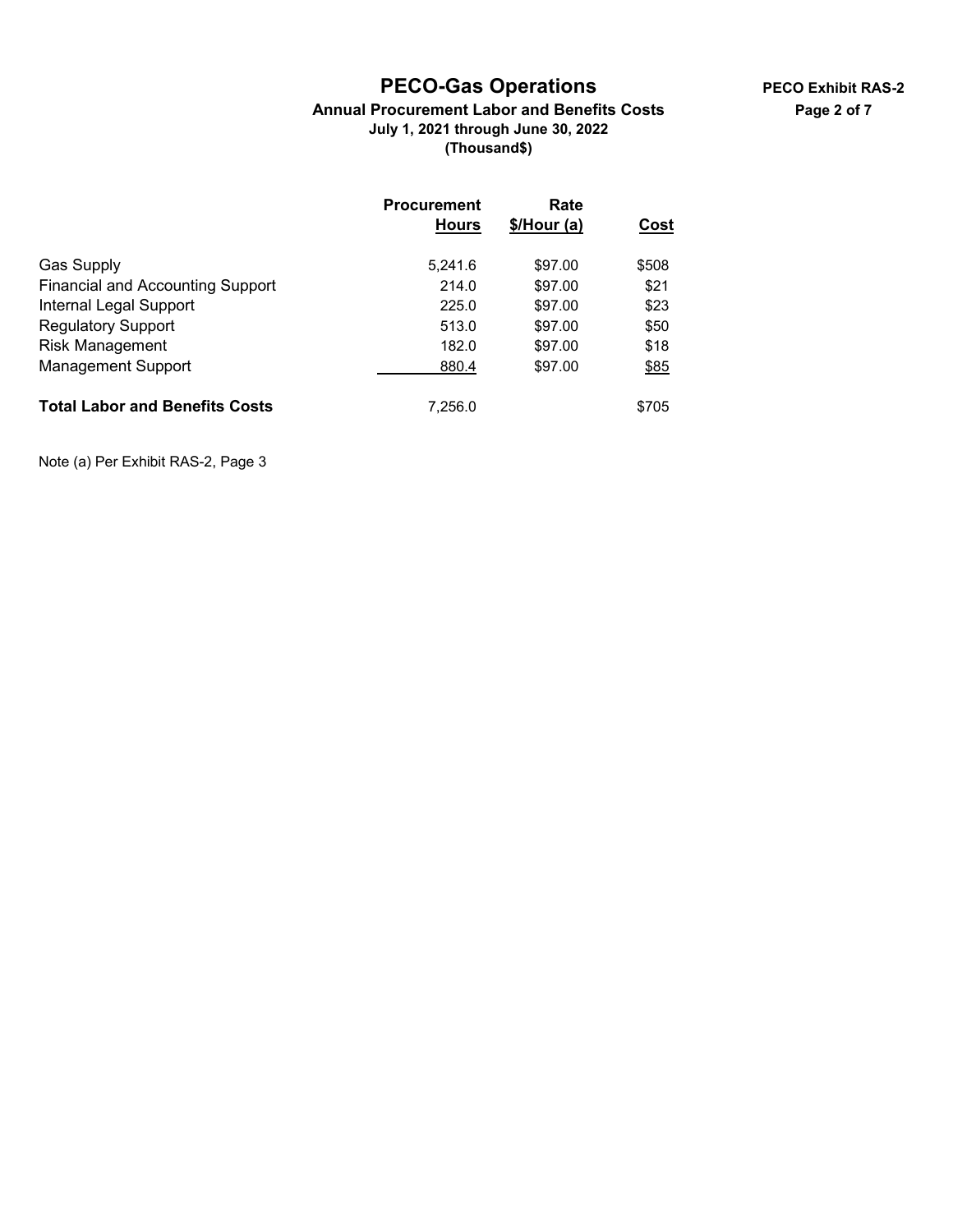### **PECO-Gas Operations Annual Procurement Labor and Benefit Costs July 1, 2021 through June 30, 2022**

|                                                                                                                                    | <b>Costs</b>                              |                                            |  |
|------------------------------------------------------------------------------------------------------------------------------------|-------------------------------------------|--------------------------------------------|--|
|                                                                                                                                    | (Thousand\$)                              | \$/Hour (a)                                |  |
| <b>Total Base Salaries &amp; Wages</b>                                                                                             | \$35,941                                  | \$56.89                                    |  |
| <b>Total Other Payroll</b>                                                                                                         | \$5,548                                   | \$8.78                                     |  |
| <b>Total Base and Other Payroll</b>                                                                                                | \$41,490                                  | \$65.67                                    |  |
| <b>Stock/Incentive Compensation</b>                                                                                                | \$5,052                                   | \$8.00                                     |  |
| Total Base/Other Payroll Incl. Stock/Incentive Comp                                                                                | \$46,542                                  | \$73.67                                    |  |
| <b>Taxes Other Than Income, Employment Taxes</b>                                                                                   |                                           |                                            |  |
| (FICA, FUTA and SUTA)                                                                                                              | \$3,711                                   | \$5.87                                     |  |
| <b>Proforma Salaries and Wage Adjustment</b>                                                                                       | \$720                                     | \$1.14                                     |  |
| <b>Employment Taxes Adjustment</b>                                                                                                 | \$64                                      | \$0.10                                     |  |
| <b>Total Wages and Employment Taxes</b>                                                                                            | \$51,037                                  | \$80.78                                    |  |
| <b>Employee Pensions and Benefits</b>                                                                                              | \$7,826                                   | \$12.39                                    |  |
| <b>Pension and Benefits Adjustment</b>                                                                                             | \$2,421                                   | \$3.83                                     |  |
| <b>Total Employee Pensions and Benefits</b>                                                                                        | \$10,247                                  | \$16.22                                    |  |
| <b>Total Wages, Employment Taxes and Pensions and Benefits</b>                                                                     | \$61,285                                  | \$97.00                                    |  |
| Hours in a Year<br><b>Total O&amp;M Full Time Equivalents (FTE)</b><br>Paid Time-Off Factor (b)<br><b>Adjusted Hours in a Year</b> | 2,088<br>370.79 Company Records<br>1.2250 | 1,704 equals 2,088 hours divided by 1.2250 |  |

Note (a) Total dollars divided by FTE divided by adjusted hours in a year

Note (b) Reflects adjustment to hours based on factors including vacation, holidays and sick time.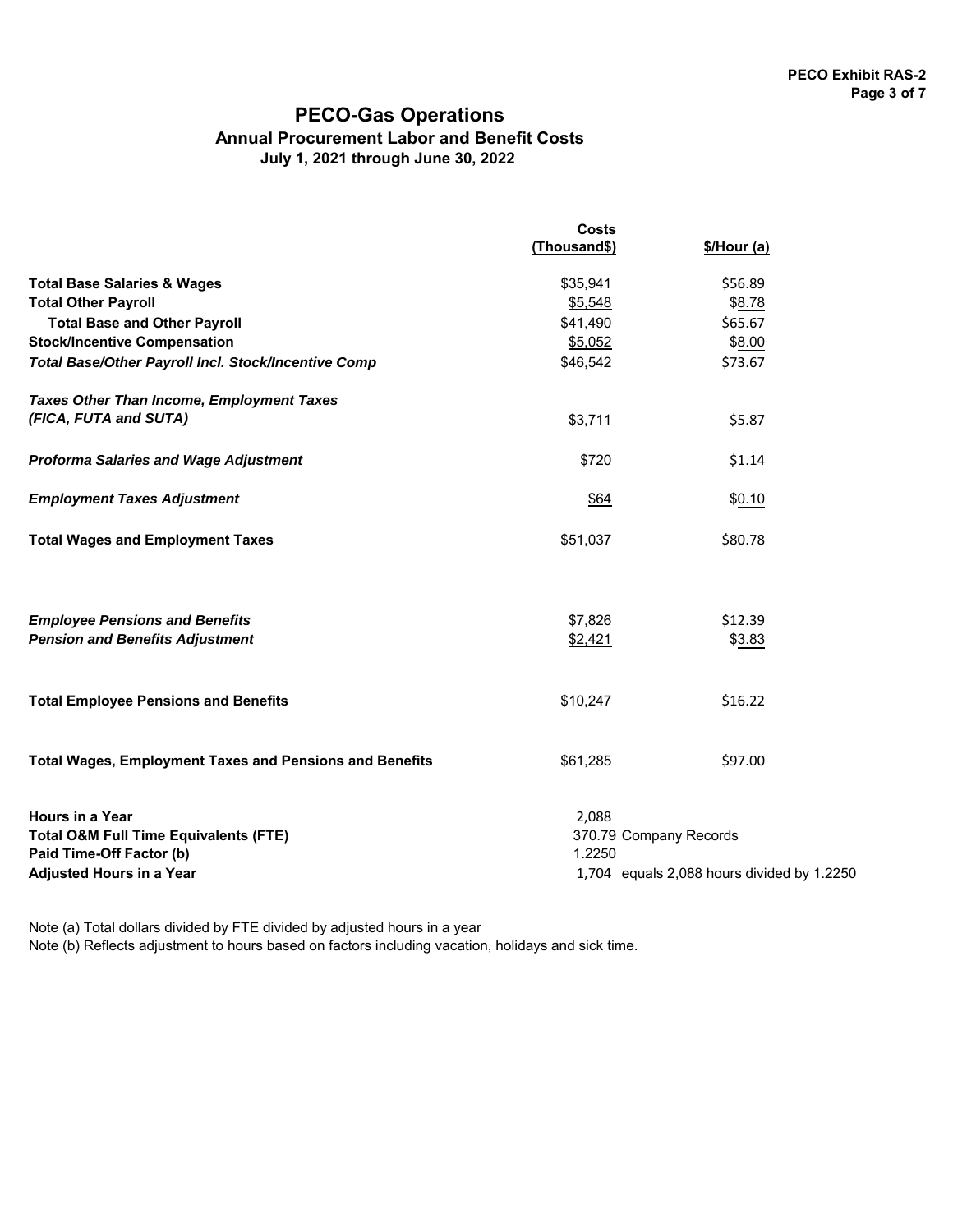## **PECO-Gas Operations Annual Outside Legal Expenses July 1, 2021 through June 30, 2022 (Thousand\$)**

**Costs Source**

Outside Legal Expenses **\$60** Company Records

**PECO Exhibit RAS-2 Page 4 of 7**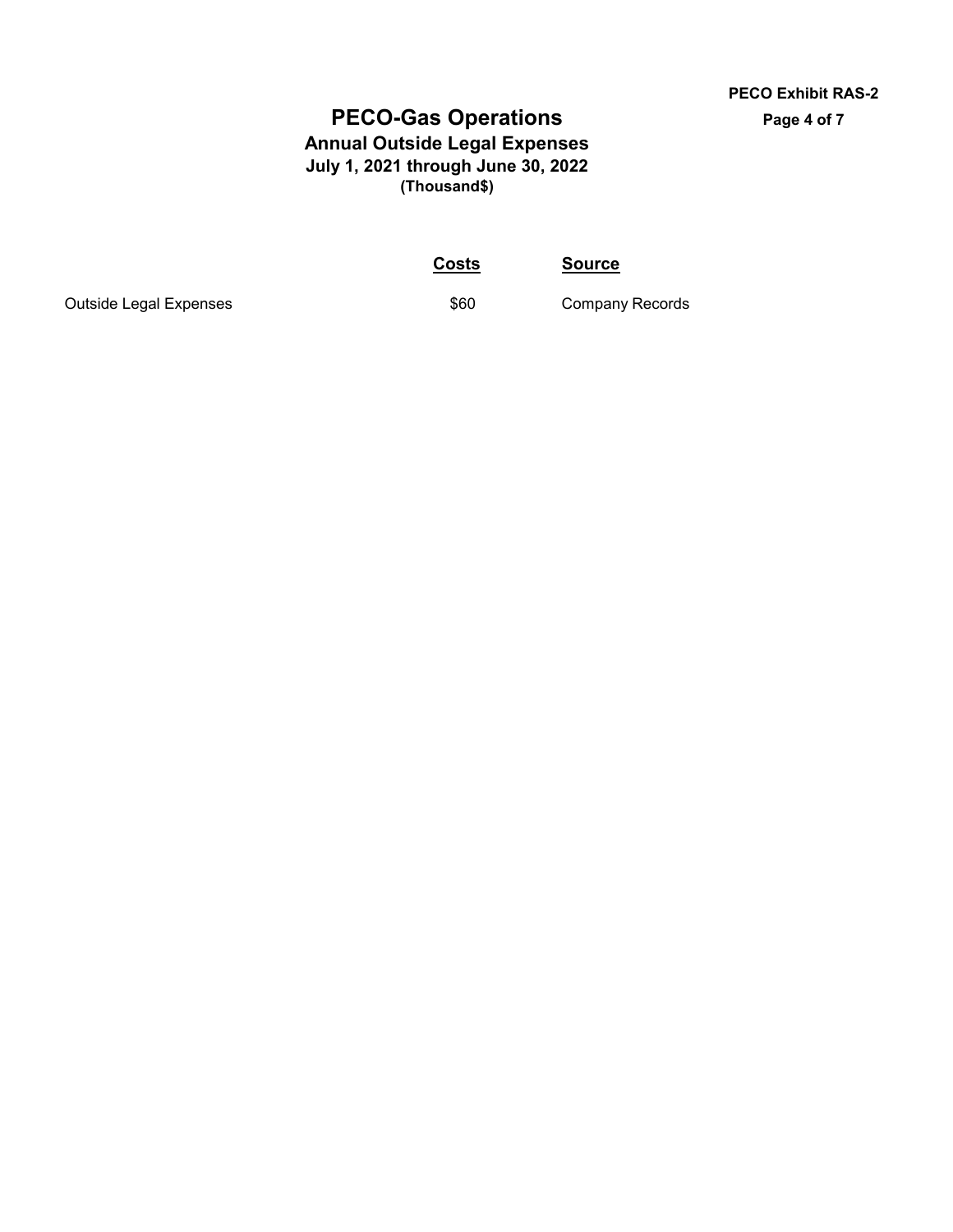#### **PECO-Gas Operations Annual Expenses for GasStar July 1, 2021 through June 30, 2022 (Thousand\$)**

|                                    | Costs  | <b>Source</b>                                                                                                                                  |
|------------------------------------|--------|------------------------------------------------------------------------------------------------------------------------------------------------|
| <b>Annual Expenses</b>             | \$54   | Company Records                                                                                                                                |
| <b>Allocated Commodity Portion</b> | 66.35% | April 30, 2020 Section 1307(f) Filing Purchased Gas Costs<br>Docket No. R-2020-3019661, Section 7, Page 1, December 2020 through November 2021 |
| <b>Allocated to GPC</b>            | \$36   |                                                                                                                                                |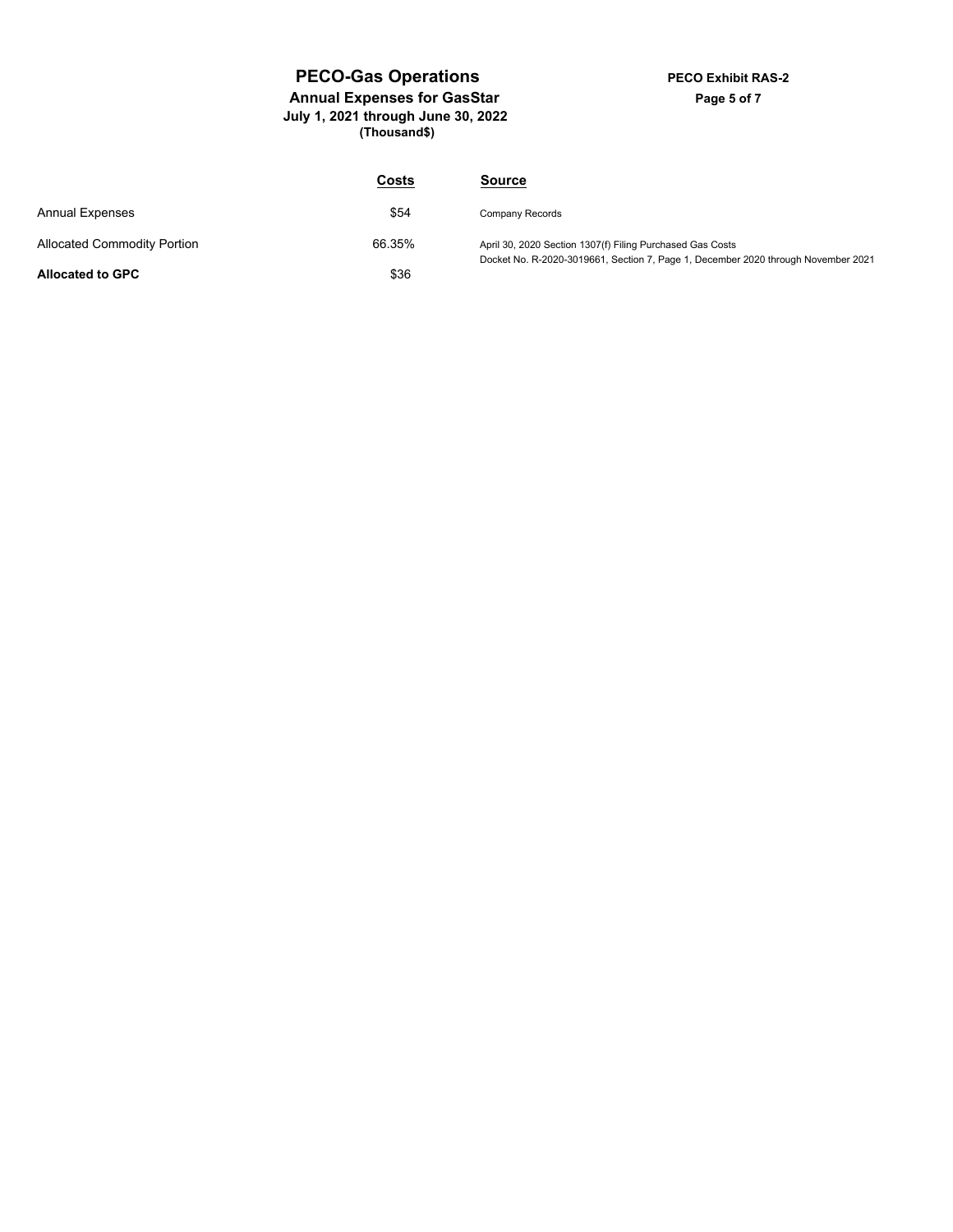### **PECO-Gas Operations**

**PECO Exhibit RAS-2 Page 6 of 7**

**Annual Cash Working Capital July 1, 2021 through June 30, 2022 (Thousand\$)**

|                                                                      |           |      | <b>Source</b>                                                                                                                                  |
|----------------------------------------------------------------------|-----------|------|------------------------------------------------------------------------------------------------------------------------------------------------|
| Revenue Lag                                                          | 43.17     | days | PECO Exhibit MJT-1, Schedule C-4, Page 23                                                                                                      |
| Purchased Gas Costs Lag                                              | 36.51     | days | PECO Exhibit MJT-1, Schedule C-4, Page 23                                                                                                      |
| Net Lag Days                                                         | 6.66      | days |                                                                                                                                                |
|                                                                      |           |      |                                                                                                                                                |
| Commodity and Capacity Fuel Costs                                    | \$200,885 |      | Based on PECO Exhibit MJT-1, Schedule C-4, Page 23                                                                                             |
| <b>Commodity Portion</b>                                             | 72.94%    |      | April 30, 2020 Section 1307(f) Filing Purchased Gas Costs<br>Docket No. R-2020-3019661, Section 7, Page 1, December 2020 through November 2021 |
| Applicable Fuel Costs                                                | \$146,526 |      |                                                                                                                                                |
| <b>Average Cost per Day</b>                                          | \$401     |      |                                                                                                                                                |
| Net Lag Days                                                         | 6.66      | days |                                                                                                                                                |
| Commodity and GCA Related Cash<br><b>Working Capital Requirement</b> | \$2,671   |      |                                                                                                                                                |
| <b>Cash Working Capital Requirement</b>                              | \$2,671   |      |                                                                                                                                                |
| Pre-Tax Weighted Overall Rate of Return                              | 10.08%    | (a)  | PECO Exhibit MJT-1, Schedule B-7, Page 13                                                                                                      |
| <b>Cash Working Capital Revenue Requirement</b>                      | \$269     |      | and PECO Exhibit PRM-1, Schedule 1, Page 1                                                                                                     |

Note (a)

| 1901G(8)                                                                                                                  | Capital<br><b>Structure</b> | Return          | Weighted<br>Return | After-Tax<br>Return |
|---------------------------------------------------------------------------------------------------------------------------|-----------------------------|-----------------|--------------------|---------------------|
| Debt<br>Common                                                                                                            | 46.62%<br>53.38%            | 3.97%<br>10.95% | 1.85%<br>5.85%     | 1.32%<br>5.85%      |
|                                                                                                                           | 100.00%                     |                 | 7.70%              | 7.17%               |
| Composite Federal and State Income Tax Rate<br>Gross Revenue Conversion Factor<br>Pre-Tax Weighted Overall Rate of Return | 28.892%<br>1.40631          |                 |                    | 10.08%              |